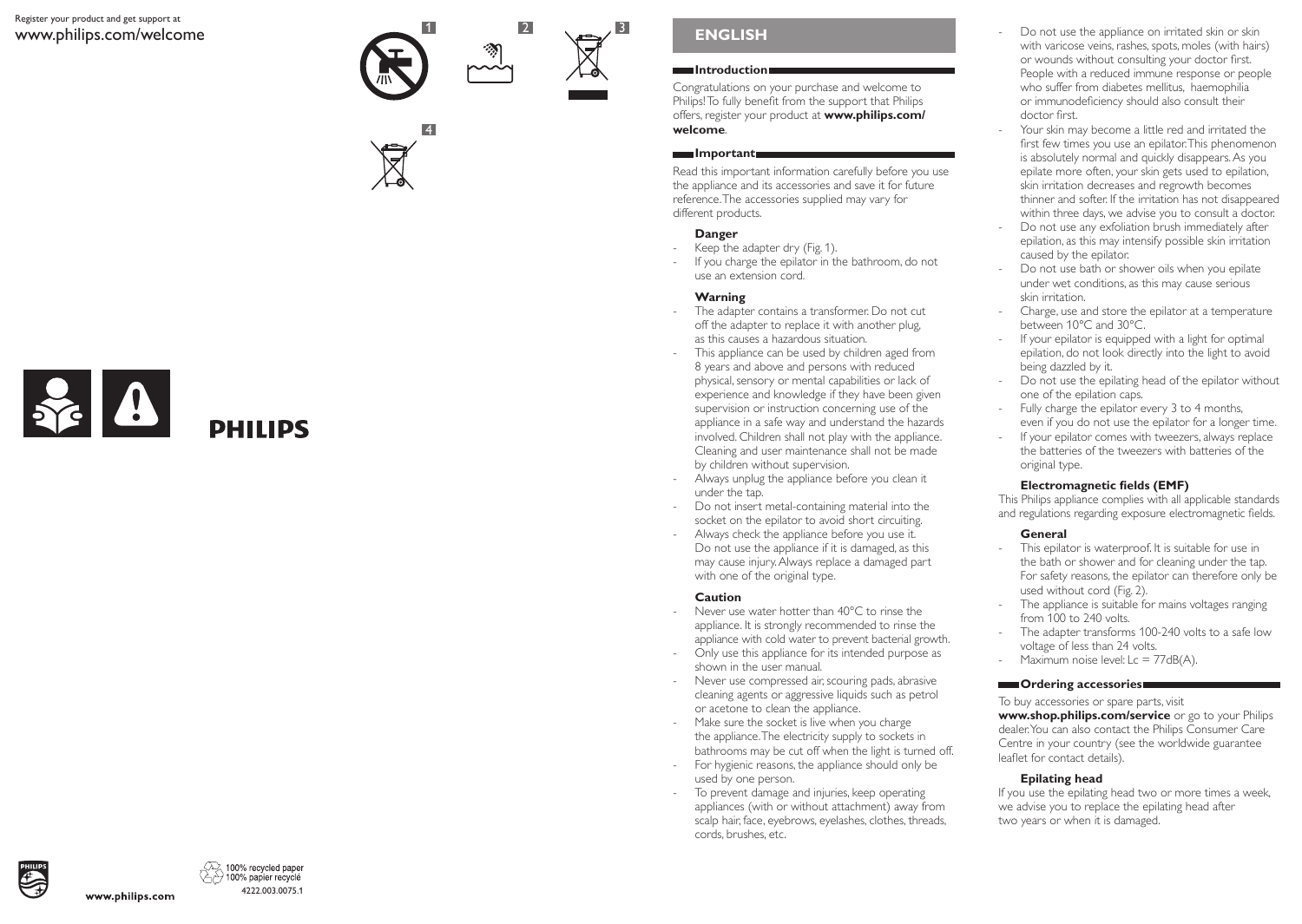### **Recycling**

- This symbol on a product means that the product is covered by European Directive 2012/19/EU (Fig. 3).
- This symbol means that the product contains a built-in rechargeable battery covered by European Directive 2006/66/EC which cannot be disposed of with normal household waste. We strongly advise you to take your product to an official collection point or a Philips service centre to have a professional remove the rechargeable battery (Fig. 4).
- Inform yourself about the local separate collection system for electrical and electronic products and rechargeable batteries. Follow local rules and never dispose of the product and rechargeable batteries with normal household waste. Correct disposal of old products and rechargeable batteries helps prevent negative consequences for the environment and human health.

### **Removing the rechargeable battery**

*Note: We strongly advise you to have a professional remove the rechargeable battery.* 

Only remove the rechargeable battery when you discard the appliance. Make sure the battery is completely empty when you remove it.

- 1 Check if there are any screws in the back or front of the appliance. If so, remove them.
- 2 Remove the back and/or front panel of the appliance with a screwdriver. If necessary, also remove additional screws and/or parts until you see the printed circuit board with the rechargeable battery.

3 If necessary, cut the wires to separate the printed circuit board and the rechargeable battery from the appliance.

#### **Removing the disposable battery**

To remove the disposable batteries, see the appropriate section in the user manual.

### **Guarantee and support**

If you need information or support, please visit **www.philips.com/support** or read the separate worldwide guarantee leaflet.

### **Guarantee restrictions**

Cutting units are not covered by the terms of the international guarantee because they are subject to wear.

# **ҚАЗАҚША**

### **ПЕКІРІСПЕКТЕР**

Өнімді сатып алуыңызбен құттықтаймыз және Philips компаниясына қош келдіңіз! Philips компаниясы ұсынатын қолдауды толығымен пайдалану үшін өніміңізді **www.philips.com/welcome** веб-бетінде тіркеңіз.

### **Маңызды**

Құрылғыны және оның қосалқы құралдарын пайдаланудың алдында осы маңызды ақпаратты мұқият оқып, оны болашақта пайдалану үшін сақтаңыз. Бірге берілетін қосалқы құралдар әр түрлі өнімдер үшін өзгеше болуы мүмкін.

### **Қауіпті жағдайлар**

- Адаптерді құрғақ күйде ұстаңыз (Cурет 1). - Эпиляторды ваннада зарядтағанда ұзартқыш қуат сымын пайдаланбаңыз.

#### **Абайлаңыз!**

- Адаптерде трансформатор бар. Адаптерді ауыстыруға немесе оған басқа штепсельдерді қосуға болмайды: бұл өте қауіпті.
- Бұл құрылғыны 8 және одан жоғары жастағы балалар және дене, сезу немесе ақыл-ой қабілеттері төмен, не болмаса тәжірибесі және білімі жоқ адамдар қадағалаумен немесе құрылғыны қауіпсіз пайдалануға қатысты нұсқаулар алған және байланысты қауіптерді түсінген жағдайда пайдалана алады. Балалар құрылғымен ойнамауы керек. Балалар тазалауды және күтуді қадағалаусыз орындамауы керек.
- Ағын сумен шаймас бұрын, құрылғыны әрдайым розеткадан ажыратыңыз.
- Қысқа тұйықтау болмау үшін, эпилятордың штепсельдік ұшына арналған ұяға темірі бар затты кіргізбеңіз.
- Құрылғыны әрдайым қолданар алдында тексеріңіз. Құрылғы зақымданған болса, оны қолданбаңыз, себебі бұл жарақатқа себепші болуы мүмкін. Әрдайым зақымданған бөлшекті түпнұсқа түрімен ауыстырыңыз.

#### **Абайлаңыз**

- Құрылғыны шаю үшін 40°C температурадан ыстық суды ешқашан пайдаланбаңыз. Бактериялардың көбеюін болдырмау үшін құрылғыны суық сумен шаю міндетті түрде ұсынылады.
- Бұл құрылғыны тек пайдаланушы нұсқаулығында көрсетілген арнайы мақсатта қолданыңыз.
- Құралды тазалау үшін қысылған ауаны, қыратын шүберектерді, қырғыш тазалау құралдарын, сондайақ бензин немесе ацетон сияқты сұйықтықтарды пайдалануға болмайды.
- Құралды зарядтағанда, розетка жұмыс жасап тұрғанын тексеріңіз. Жуынатын бөлмедегі жарықты сөндіргенде розеткаға электр қуаты берілмей қалуы мүмкін.
- Тазалық мақсатында бұл құралды тек бір адам ғана қолдануы тиіс.
- Зақым мен жарақат алу жағдайларын болдырмау үшін жұмыс істеп тұрған құралдарды (қосымшасы орнатылған немесе орнатылмаған) бастың шашынан, беттен, қастардан, кірпіктерден, киімдерден, жіптерден, сымдардан, щеткалардан, т.б. заттардан аулақ ұстаңыз.
- Құралды тітіркенген, варикозы, майда бөртіктері, безеуі, қал (шашы бар қалдар) бар теріге немесе жараланған теріге қолданар алдында дәрігеріңізбен кеңесіңіз. Иммунитеті төмен немесе диабетпен, гемофилия ауыруымен немесе иммунодефицитпен сырқаттанған адамдар да алдымен дәрігерлерімен кеңескені дұрыс.
- Эпиляторды алғаш қолданған кезде тері кішкене қызаруы немесе тітіркенуі мүмкін. Бұл — қалыпты жағдай және тез арада жоқ болады. Эпиляторды көбірек қолданған сайын теріңіз эпиляцияға үйрене бастайды, тері тітіркенуі азайып, қайта өскен түктер жұқа және жұмсақ бола бастайды. Егер үш күн ішінде терінің тітіркенуі басылмаса, дәрігерге көрінгеніңіз жөн.
- Түлеген тері щеткасын эпиляциядан кейін дереу пайдалануға болмайды, бұл эпиляциядан пайда болған тітіркенуді одан ары асқындыруы мүмкін.
- Ылғалды эпиляция жасағанда, ваннаға немесе душқа арналған майларды пайдаланбаңыз, тері қатты тітіркенуі мүмкін.
- Эпиляторды тек температурасы 10 °C және 30 °C аралығында болатын жерде зарядтаңыз, пайдаланыңыз және сақтаңыз.
- Егер эпилятор оңтайлы эпиляциялау үшін жарықпен жабдықталса, шағылыстыруды болдырмау үшін жарыққа тікелей қарамаңыз.
- Эпилятордың басын эпилятор ұштарының біреуін орнатпай қолданбаңыз.
- Ұзақ уақыт пайдаланбасаңыз да, әр 3- 4 айда эпиляторды толық зарядтаңыз.
- Егер эпилятор қысқышпен бірге берілсе, қысқыштың батареяларын әрқашан түпнұсқалы түрімен ауыстырыңыз.

#### **Электромагниттік өрістер (ЭМӨ)**

Осы Philips құрылғысы электромагниттік өрістерге қатысты барлық қолданыстағы стандарттар мен ережелерге сәйкес келеді.

#### **Жалпы ақпарат**

- Бұл эпилятор су өткізбейді. Су астында тазалау үшін ваннада немесе душта пайдалануға болады. Қауіпсіздік мақсатында эпиляторды сымсыз пайдалану қажет (Cурет 2).
- Құрылғы 100 240 вольтқа дейінгі тоқ қуатымен жұмыс жасай береді.
- Адаптер 100-240 вольтты 24 вольттан төмен қауіпсіз кернеуге түрлендіреді.
- Ең жоғарғы шу деңгейі: Lc= 77 дБ (A).

### **Қосалқы құралдарға тапсырыс беру**

Қосалқы құралдар немесе қосалқы бөлшектер сатып алу үшін, **www.shop.philips.com/service** сайтына кіріңіз немесе Philips дилеріне барыңыз. Сондайақ,еліңіздегі Philips тұтынушыларды қолдау орталығына хабарласыңыз (байланыс мәліметтерін дүниежүзілік кепілдік парақшасынан қараңыз).

#### **Эпилятор басы**

Эпиляцияның басын аптасына екі не одан да көп пайдаланған жағдайда, эпиляция басын екі жыл өткеннен кейін немесе зақымданғанда ауыстырыңыз.

### **Өңдеу**

- Өнімдегі бұл таңба өнімнің 2012/19/EU еуропалық директивасы арқылы қамтылатынын білдіреді (Cурет 3).
- Бұл таңба қалыпты тұрмыстық қоқыспен бірге лақтыруға болмайтын 2006/66/EC еуропалық директивасымен қамтылған кірістірілген зарядталмалы батареяны қамтитынын білдіреді. Кәсіпқой зарядталмалы батареяны алуы үшін өнімді ресми жинау орнына немесе Philips сервистік орталығына апару ұсынылады (Cурет 4).
- Электр және электрондық өнімдер мен зарядталмалы батареяларға арналған жергілікті бөлек жинау жүйесі туралы ақпарат алыңыз. Жергілікті ережелерге жүгініңіз және өнім мен зарядталмалы батареяларды ешқашан қалыпты тұрмыстық қоқыспен бірге қоқысқа лақтырмаңыз. Ескі өнімдер мен зарядталмалы батареяларды дұрыс қоқысқа лақтыру қоршаған орта мен адам денсаулығы үшін теріс нәтижелерді болдырмауға көмектеседі.

### **Қайта зарядталатын батареяны алу**

*Ескертпе. Кәсіпқойдың зарядталмалы батареяны алуы ұсынылады.* 

Құрылғыны тастаудың алдында батареяны шығарыңыз. Батареяны шығарып аларда ондағы зарядтың толық таусылғанын тексеріңіз.

- 1 Құралдың алдыңғы немесе артқы жағында бұрандалардың бар-жоғын тексеріңіз. Бар болса, алып тастаңыз.
- 2 Бұрандасы бар құрылғының артқы және/немесе алдыңғы панелін алып тастаңыз. Қажет болса, қайта зарядталатын батарея мен схемалық тақта ашылғанша қосымша бұрандаларды және/немесе бөлшектерді де алып тастаңыз.
- 3 Қажет болса, сымдарды кесіп құралдан схемалық тақта мен қайта зарядталатын батареяны ажыратыңыз.

### **Бір рет пайдаланатын батареяны алып тастау**

Бір рет пайдаланатын батареяларды алып тастау үшін пайдаланушы нұсқаулығындағы тиісті бөлімді қараңыз.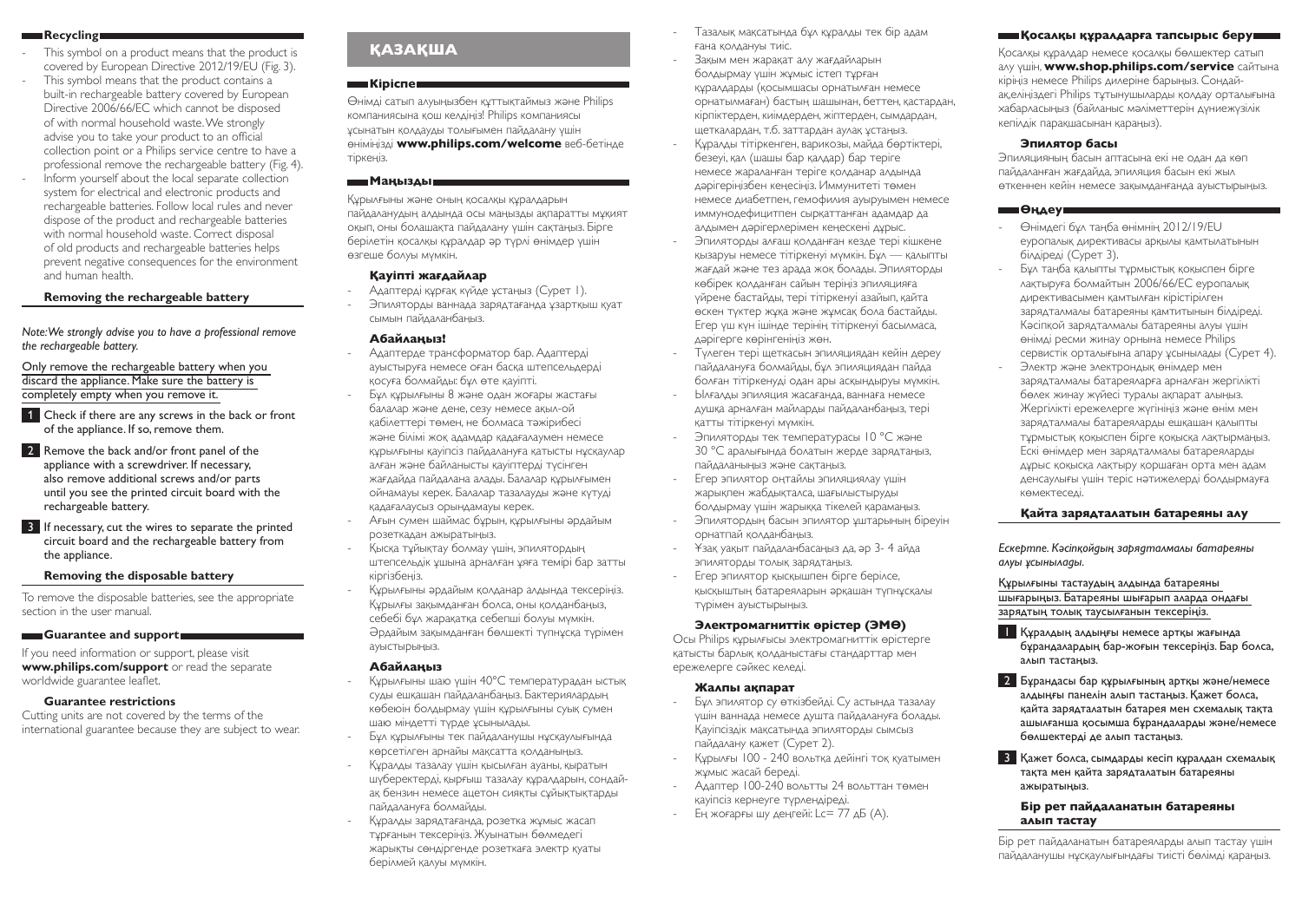#### **ШЕКепілдік және қолдаушек**

Егер сізге ақпарат немесе қолдау қажет болса, **www.philips.com/support** сайтына кіріңіз немесе бөлек дүниежүзілік кепілдік парақшасын оқыңыз.

### **Кепілдік шектеулері**

Халықаралық кепілдік шарттары бойынша, тозатын зат болғандықтан, кесу бөлігіне кепілдік берілмейді.

### Эпилятор.

Өндіруші: "Филипс Консьюмер Лайфстайл Б.В.", Туссендиепен 4, 9206 АД, Драхтен, Нидерланды. Ресей және Кедендік Одақ территориясына импорттаушы: "Филипс" ЖШҚ, Ресей Федерациясы, 123022 Мәскеу қаласы, Сергей Макеев көшесі, 13-үй, тел. +7 495 961-1111.

### HP6523, HP6581, HP6583: 100-230V, 50/60Hz HP6523, HP6581, HP6583: Li-Ion

Тұрмыстық қажеттіліктерге арналған. Кепiлдiк бойынша қызмет көрсету жөніндегі сұрақтарға жауап алу үшін тауарды сатып алған жерге хабарласыңыз. Өнімнің жарамдылық мерзімі сатып алған күннен бастап 2 жыл. Барлық қосымша ақпаратты 8 75 11 65 01 23 телефонына қоңырау шалу арқылы Ақпарат орталығынан алуға болады (стационарлық телефон арқылы Қазақстан Республикасы аумағына қоңырау шалу тегін). По вопросам гарантийного обслуживания обратитесь по месту приобретения товара. Срок службы изделия 1 год с даты продажи. Всю дополнительную информацию можно получить в Информационном центре по телефону 8 75 11 65 0123 (бесплатный звонок на территории РК со стационарных телефонов).

# **LIETUVIŠKAI**

### **Įvadas**

Sveikiname įsigijus gaminį ir sveiki atvykę į "Philips" svetainę! Jei norite pasinaudoti "Philips" siūloma pagalba, savo gaminį užregistruokite adresu **www.philips.com/ welcome**.

# **Svarbu**

Prieš pradėdami naudotis prietaisu ir jo priedais atidžiai perskaitykite šią svarbią informaciją ir saugokite ją, nes jos gali prireikti ateityje. Su skirtingais gaminiais pateikiami priedai gali skirtis.

# **Pavojus**

- Adapterį laikykite sausai (Pav. 1).
- Jei epiliatorių įkraunate vonioje, nenaudokite ilgintuvo.

# **Įspėjimas**

- Adapteryje yra transformatorius. Norėdami išvengti pavojingų situacijų, nenupjaukite adapterio, norėdami jį pakeisti kitu kištuku.
- Šį prietaisą gali naudoti 8 metų ir vyresni vaikai bei asmenys, kurių fiziniai, jutimo ir protiniai gebėjimai yra silpnesni, arba neturintieji patirties ir žinių su

sąlyga, kad jie bus išmokyti saugiai naudotis prietaisu ir prižiūrimi siekiant užtikrinti, jog jie saugiai naudotų prietaisą, ir supažindinti su susijusiais pavojais. Vaikams negalima žaisti su šiuo prietaisu. Vaikams draudžiama valyti ir taisyti prietaisą be suaugusiųjų priežiūros. - Prieš plaudami prietaisą po tekančiu vandeniu,

- būtinai atjunkite jį nuo tinklo. - Į epiliatoriaus lizdą nekiškite jokios medžiagos su
- metalu, kad išvengtumėte trumpojo sujungimo. Prieš naudodami prietaisą, visada jį patikrinkite. Nenaudokite prietaiso, jei jis yra pažeistas, nes
- galite susižeisti. Pažeistas detales visada pakeiskite originaliomis dalimis.

## **Dėmesio**

- Niekada neskalaukite prietaiso karštesniu nei 40 °C vandeniu. Jei nenorite, kad prietaise kauptųsi bakterijos, rekomenduojame jį skalauti šaltu vandeniu.
- Prietaisą naudokite tik pagal paskirtį, kaip parodyta naudotojo vadove.
- Prietaiso valymui niekada nenaudokite suslėgto oro, šiurkščių kempinių, šlifuojančių valymo priemonių arba ėsdinančių skysčių, pvz., benzino ar acetono.
- Kraudami prietaisą, įsitikinkite, kad elektros lizdas veikia. Elektros tiekimas į voniose esančius maitinimo lizdus gali nutrūkti išjungus šviesą.
- Higienos sumetimais prietaisu naudotis turėtų tik vienas asmuo.
- Jei norite išvengti pažeidimų ir sužalojimų, veikiančio prietaiso (su priedais ar be jų) nelaikykite prie galvos plaukų, veido, antakių, blakstienų, rūbų, siūlų, laidų, šepečių ir t. t.
- Nenaudokite prietaiso, jei jūsų venos yra išsiplėtusios, oda sudirgusi, išberta ar šlakuota, jei ant odos yra apgamų (su plaukeliais) ar žaizdelių, prieš tai nepasikonsultavę su gydytoju. Žmonės, kurių imunitetas susilpnėjęs, arba žmonės, kenčiantys nuo cukrinio diabeto, hemofilijos ar imuninio deficito sindromo, taip pat pirmiausiai turėtų pasikonsultuoti su gydytoju.
- Po pirmųjų epiliavimo kartų jūsų oda gali parausti ir šiek tiek sudirgti. Šis reiškinys yra normalus ir greitai išnyks. Ilgiau naudojantis prietaisu jūsų oda pripras prie epiliavimo, jos sudirginimas mažės, o išaugantys plaukeliai taps vis plonesni ir švelnesni. Odos sudirginimui neišnykus per tris dienas, patartina pasikonsultuoti su gydytoju.
- Eksfoliavimo šepetėlio nenaudokite iš karto po epiliacijos; tai gali dar labiau sudirginti epiliatoriaus sudirgintą odą.
- lei epiliuojate drėgnoje aplinkoje, nenaudokite vonios ar dušo aliejaus, nes tai gali labai sudirginti odą.
- Epiliatorių įkraukite, naudokite ir laikykite 10–30 °C temperatūroje.
- lei epiliatoriuje sumontuota lemputė, niekada nežiūrėkite tiesiai į ją, kad šviesa jūsų neapakintų.
- Nenaudokite epiliatoriaus be epiliavimo galvutės. - Visiškai įkraukite epiliatorių kas 3 ar 4 mėnesius, net
- jei ilgesnį laiką jo nenaudojate. - Jei epiliatorius pateikiamas su pincetu, pinceto
- baterijas visada keiskite tik originaliomis baterijomis.

# **Elektromagnetiniai laukai (EML)**

"Philips" prietaisas atitinka visus taikomus standartus ir nuostatas dėl elektromagnetinių laukų poveikio.

# **Bendrasis aprašymas**

- Šis epiliatorius atsparus vandeniui. Jį galima naudoti vonioje ar duše ir plauti tekančiu vandeniu. Siekiant užtikrinti saugumą, epiliatorių galima naudoti tik be laido (Pav. 2).
- Šis prietaisas pritaikytas 100–240 voltų įtampos maitinimo tinklui.
- Adapteris transformuoja 100–240 V įtampą į saugią, žemesnę nei 24 V, įtampą.
- Didžiausias triukšmo lygis: Lc = 77 dB(A).

## **Priedų užsakymas**

Norėdami įsigyti priedų ar atskirų dalių, apsilankykite **www.shop.philips.com/service** arba kreipkitės į "Philips" prekybos atstovą. Taip pat galite kreiptis į "Philips" klientų aptarnavimo centrą, esantį jūsų šalyje (kontaktinę informaciją rasite visame pasaulyje galiojančios garantijos lankstinuke).

### **Epiliavimo galvutė**

Jei epiliatoriaus galvutę naudojate du ar daugiau kartų per savaitę, patariame keisti epiliavimo įtaisą po vienerių ar dvejų metų, arba kai jis sugenda.

### **Perdirbimas**

- Šis simbolis ant gaminio reiškia, kad gaminiui taikoma Europos Sąjungos Direktyva 2012/19/ES (Pav. 3).
- Šis simbolis reiškia, kad gaminyje yra vidinis įkraunamas akumuliatorius, kuriam taikoma Europos Sąjungos Direktyva 2006/66/EB, jo negalima išmesti su įprastomis buitinėmis atliekomis. Gaminį rekomenduojame atiduoti į oficialų surinkimo punktą arba "Philips" techninės priežiūros centrą, kad specialistai išimtų įkraunamą akumuliatorių (Pav. 4).
- Susiraskite reikiamą informaciją apie vietos atskiro surinkimo sistemas, skirtas elektronikos gaminiams ir įkraunamiems akumuliatoriams. Laikykitės vietos taisyklių ir niekada nemeskite gaminio bei įkraunamų akumuliatorių su įprastomis buitinėmis atliekomis. Tinkamas senų gaminių ir įkraunamų akumuliatorių išmetimas padeda apsisaugoti nuo neigiamo poveikio aplinkai ir žmonių sveikatai.

### **Įkraunamų baterijų išėmimas**

*Pastaba. Rekomenduojame kreiptis į profesionalus, kad specialistai išimtų įkraunamą akumuliatorių.* 

Įkraunamą bateriją išimkite tik išmesdami prietaisą. Išimdami bateriją patikrinkite, ar ji yra visiškai išsikrovusi.

- 1 Patikrinkite, ar prietaiso gale ar priekyje nėra jokių varžtų. Jei yra, juos pašalinkite.
- 2 Atsuktuvu nuimkite prietaiso galinę ir (arba) priekinę plokštę. Jei būtina, taip pat pašalinkite papildomus varžtus ir (arba) dalis, kol pamatysite spausdintą schemą su įkraunama baterija.

**3** lei reikia, nuimkite laidus, kad spausdintine schemos plokštę ir pakartotinai įkraunamą bateriją atskirtumėte nuo prietaiso.

### **Panaudotų baterijų išėmimas**

Jei norite išimti panaudotas baterijas, žr. atitinkamą vartotojo vadovo skyrių.

### **Garantija ir pagalba**

Jei reikia informacijos ar pagalbos, apsilankykite **www.philips.com/support** arba perskaitykite atskirą visame pasaulyje galiojantį garantijos lankstinuką.

### **Garantijos apribojimai**

Kirpimo įtaisams netaikomos tarptautinės garantijos sąlygos, nes šios dalys dėvisi.

# **LATVIEŠU**

### **Ievads**

Apsveicam ar pirkumu un laipni lūdzam Philips! Lai pilnībā izmantotu Philips piedāvātā atbalsta iespējas, reģistrējiet izstrādājumu vietnē **www.philips.com/welcome**.

# **Svarīgi!**

Pirms ierīces un tās piederumu lietošanas rūpīgi izlasiet šo svarīgo informāciju un saglabājiet to, lai vajadzības gadījumā varētu ieskatīties tajā arī turpmāk. Piegādātie piederumi var atšķirties dažādiem produktiem.

## **Briesmas**

- Glabājiet adapteri sausu (Zīm. 1).
- la epilatoru lādējat vannas istabā, nelietojiet pagarinātāju.

# **Brīdinājums!**

- Adapterī ir iekļauts strāvas pārveidotājs. Nenogrieziet adapteri, lai to nomainītu ar citu kontaktdakšu, jo tādējādi tiks izraisīta bīstama situācija.
- Šo ierīci var izmantot bērni vecumā no 8 gadiem un personas ar ierobežotām fiziskajām, sensorajām vai garīgajām spējām vai bez pieredzes un zināšanām, ja tiek nodrošināta uzraudzība vai norādījumi par drošu ierīces lietošanu un panākta izpratne par iespējamo bīstamību. Bērni nedrīkst rotaļāties ar ierīci. Ierīces tīrīšanu un apkopi nedrīkst veikt bērni bez pieaugušo uzraudzības.
- Pirms ierīces mazgāšanas vienmēr izvelciet barošanas kontaktdakšu no kontaktligzdas.
- Nelieciet epilatora spraudnim paredzētajā ligzdā metālu saturošus materiālus, lai nerastos īssavienojums.
- Pirms ierīces lietošanas vienmēr pārbaudiet to. Nelietojiet ierīci, ja tā ir bojāta, jo varat gūt traumas. Vienmēr nomainiet bojātu detaļu pret oriģinālu detaļu.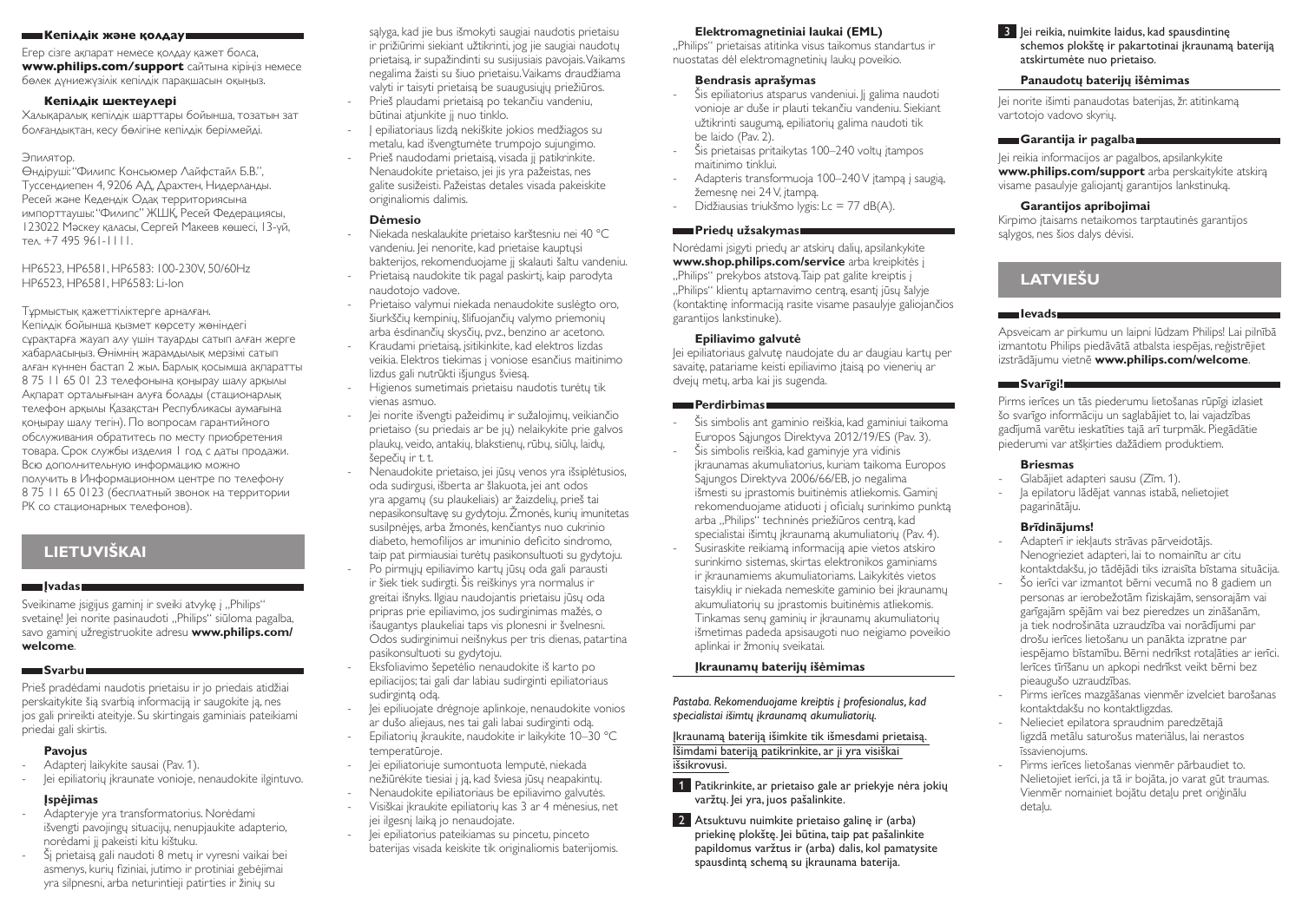### **Ievērībai**

- Nekad neskalojiet ierīci ūdenī ar temperatūru virs 40°C. Stingri ieteicams skalot ierīci ar aukstu ūdeni, lai novērstu baktēriju vairošanos.
- Izmantojiet šo ierīci tikai tās paredzētajiem mērķiem, kā norādīts lietotāja rokasgrāmatā.
- Ierīces tīrīšanai nekad nelietojiet saspiestu gaisu, tīrīšanas drāniņas, abrazīvus tīrīšanas līdzekļus vai agresīvus šķidrumus, piemēram, benzīnu vai acetonu.
- Uzlādējot ierīci, pārliecinieties, ka sienas kontaktligzda darbojas. Iespējams, ka kontaktligzdām vannas istabās tiek pārtraukta elektrības padeve, ja telpas apgaismojums ir izslēgts.
- Ievērojot higiēnas prasības, ierīci ir ieteicams lietot tikai vienam cilvēkam.
- Lai izvairītos no bojājumiem un traumām, netuviniet ieslēgtu ierīci (ar uzgali vai bez tā) galvas matiem, sejai, uzacīm, skropstām, apģērbam, diegiem, vadiem, sukām u.tml.
- Ja jums ir sakairināta āda ar varikozām vēnām, izsitumiem, pūtītēm, dzimumzīmēm (ar matiņiem) vai rētām, tad nelietojiet epilēšanas galviņu. Cilvēkiem ar pazeminātu imunitāti vai cukura diabēta slimniekiem, cilvēkiem ar hemofiliju vai vāju imūnsistēmu, arī pirms ierīces lietošanas vispirms jākonsultējas ar savu ārstu.
- Pirmajās reizēs lietojot epilatoru, āda var kļūt nedaudz sarkana un sakairināta. Šī parādība ir pilnībā normāla, un tā ātri pazudīs. Ja lietojat epilatoru arvien biežāk, jūsu āda pieradīs pie epilēšanas, ādas kairinājums samazināsies un matiņi kļūs tievāki un mīkstāki. Ja kairinājums neizzūd trīs dienu laikā, ieteicams konsultēties ar ārstu.
- Nelietojiet pīlinga suku uzreiz pēc epilācijas, jo tā var pastiprināt iespējamo ādas kairinājumu, ko radījis epilators.
- Epilējot mitru ādu, neizmantojiet vannai un dušai paredzētās eļļas, jo tās var stipri kairināt ādu.
- Uzlādējiet, lietojiet un uzglabājiet epilatoru 10–30 °C temperatūrā.
- Ja epilators ir aprīkots ar lampiņu optimālai epilācijai, neskatieties tieši lampiņā, lai neapžilbinātu acis.
- Nelietojiet epilēšanas galviņu bez uzgaļa.
- Pilnībā uzlādējiet epilatoru reizi 3 vai 4 mēnešos arī tad, ja nelietojat to ilgu laiku.
- la epilators ir aprīkots ar pinceti, vienmēr nomainiet pincetes baterijas ar oriģinālā tipa baterijām.

### **Elektromagnētiskie lauki (EML)**

Šī Philips ierīce atbilst visiem piemērojamiem standartiem un noteikumiem, kas attiecas uz elektromagnētisko lauku iedarbību.

# **Vispārīgi**

- Šis epilators ir ūdensdrošs. Tas ir piemērots izmantošanai vannā vai dušā, kā arī mazgāšanai krāna ūdenī. Drošības nolūkos epilatoru var izmantot tikai bez vada (Zīm. 2).
- Ierīce ir paredzēta elektrotīklam, kura spriegums ir no 100 lidz 240 voltiem.
- Barošanas kontaktdakša pārveido 100–240 voltu spriegumu uz drošu spriegumu, kas ir mazāks par 24 voltiem.
- Maksimālais trokšņa līmenis: Lc = 77dB(A)

### **Piederumu pasūtīšana**

Lai iegādātos piederumus vai rezerves daļas, apmeklējiet vietni **www.shop.philips.com/service** vai vērsieties pie sava Philips izplatītāja. Varat arī sazināties ar Philips klientu apkalpošanas centru savā valstī (kontaktinformāciju skatiet pasaules garantijas bukletā).

### **Epilācijas galviņa**

Ja epilācijas galviņu izmantojat divas reizes nedēļā vai biežāk, iesakām nomainīt epilācijas galviņu pēc diviem gadiem vai arī, ja tā ir bojāta.

### **Otrreizējā pārstrāde**

- Šis simbols uz produkta nozīmē, ka uz šo produktu attiecas Eiropas direktīva 2012/19/ES (Zīm. 3).
- Šis simbols norāda, ka produktā iebūvēts uzlādējams akumulators, uz kuru attiecas ES direktīva 2006/66/EK un kuru nedrīkst izmest kopā ar parastiem sadzīves atkritumiem. Mēs stingri iesakām nogādāt produktu oficiālā savākšanas vietā vai Philips servisa centrā, lai profesionālis noņemtu lādējamo bateriju (Zīm. 4).
	- Iegūstiet informāciju par vietējo lietoto elektrisko un elektronisko produktu un uzlādējamo akumulatoru savākšanu. Ievērojiet vietējos noteikumus un nekad neatbrīvojieties no produkta un akumulatora kopā ar sadzīves atkritumiem. Atbilstoša atbrīvošanās no vecajiem produktiem un akumulatora palīdz novērst negatīvu ietekmi uz vidi un cilvēku veselību.

### **Akumulatora izņemšana**

*Piezīme: Stingri ieteicams uzlādējamā akumulatora izņemšanu uzticēt speciālistam.* 

### Akumulatora bateriju izņemiet tikai tad, kad izmetat ierīci. Izņemot bateriju, pārliecinieties, ka tā ir pilnīgi tukša.

- 1 Pārbaudiet, vai ierīces aizmugurē vai priekšpusē nav skrūvju. Ja ir, izskrūvējiet tās.
- 2 Izmantojot skrūvgriezi, noņemiet ierīces aizmugures un/vai priekšējo paneli. Ja nepieciešams, izskrūvējiet arī papildu skrūves un/vai noņemiet papildu daļas, līdz ir redzama drukātās shēmas plate ar akumulatoru bateriju.
- 3 Ja nepieciešams, atvienojiet vadus, lai atdalītu drukātās shēmas plati un akumulatora bateriju no ierīces.

### **Vienreizlietojamās baterijas izņemšana**

Lai izņemtu vienreizlietojamās baterijas, skatiet attiecīgo sadaļu lietotāja rokasgrāmatā.

### **Garantija un atbalsts**

Ja nepieciešama informācija vai atbalsts, lūdzu, apmeklējiet vietni **www.philips.com/support** vai atsevišķo pasaules garantijas bukletu.

### **Garantijas ierobežojumi**

Starptautiskās garantijas nosacījumi neattiecas uz asmeņu bloku, jo tas ir pakļauts nolietojumam.

# **POLSKI**

### **Wprowadzenie**

Gratulujemy zakupu i witamy wśród użytkowników produktów Philips! Aby w pełni skorzystać z pomocy oferowanej przez firmę Philips, zarejestruj swój produkt na stronie **www.philips.com/welcome**.

### **Ważne**

Zanim rozpoczniesz korzystanie z urządzenia i jego akcesoriów zapoznaj się dokładnie z podanymi informacjami, które mogą być przydatne również w późniejszej eksploatacji. Dołączone akcesoria mogą się różnić w zależności od modelu produktu.

### **Niebezpieczeństwo**

- Zasilacz przechowuj w suchym miejscu (rys. 1).
- Podczas ładowania depilatora w łazience nie używaj przedłużacza.

### **Ostrzeżenie**

- Zasilacz sieciowy zawiera transformator. Ze względów bezpieczeństwa nie wymieniaj wtyczki zasilacza na inną.
- Urządzenie może być używane przez dzieci w wieku powyżej 8 lat oraz osoby z ograniczonymi zdolnościami fizycznymi, sensorycznymi lub umysłowymi, a także nieposiadające wiedzy lub doświadczenia w zakresie użytkowania tego typu urządzeń, pod warunkiem, że będą one nadzorowane lub zostaną poinstruowane na temat korzystania z tego urządzenia w bezpieczny sposób oraz zostaną poinformowane o potencjalnych zagrożeniach. Dzieci nie mogą bawić się urządzeniem. Dzieci chcące pomóc w czyszczeniu i obsłudze urządzenia zawsze powinny to robić pod nadzorem dorosłych.
- Zawsze wyjmij wtyczkę z gniazdka elektrycznego przed czyszczeniem urządzenia pod wodą.
- Nie wkładaj do gniazda depilatora elementów metalowych, aby uniknąć zwarcia.
- Zawsze sprawdź urządzenie przed użyciem. Nie używaj urządzenia w przypadku jego uszkodzenia, ponieważ może to spowodować obrażenia ciała. Uszkodzoną część należy wymienić na oryginalny element tego samego typu.

### **Uwaga**

- Nigdy nie używaj wody o temperaturze wyższej niż 40°C do płukania urządzenia. Zaleca się płukanie urządzenia zimną wodą, aby zapobiec rozwojowi bakterii.
- Tego urządzenia należy używać zgodnie z przeznaczeniem, w sposób przedstawiony w instrukcji obsługi.
- Do czyszczenia urządzenia nigdy nie używaj sprężonego powietrza, szorstkich czyścików, płynnych środków ściernych ani żrących płynów, takich jak benzyna lub aceton.
- W przypadku ładowania urządzenia należy sprawdzić, czy gniazdko jest pod napięciem. Zasilanie elektryczne gniazdek w łazienkach może zostać odłączone w momencie wyłączenia światła.
- Ze względów higienicznych z urządzenia powinna korzystać tylko jedna osoba.
- Aby uniknąć uszkodzeń lub skaleczeń, włączone urządzenia (z nasadką lub bez niej) trzymaj z dala od włosów na głowie, twarzy, brwi, rzęs, ubrań, nici, przewodów, szczotek itp.
- Nie używaj urządzenia bez uprzedniej konsultacji z lekarzem, jeśli Twoja skóra jest podrażniona lub jeśli masz żylaki, wysypkę, wypryski, pieprzyki (z włoskami) albo zadrapania. Jeśli cierpisz na obniżoną odporność immunologiczną lub cukrzycę, hemofilię albo brak ogólnej odporności, przed rozpoczęciem depilacji także zasięgnij opinii lekarza.
- Podczas kilku pierwszych zastosowań depilatora skóra może być nieco zaczerwieniona i podrażniona. Zjawisko to jest całkowicie normalne i szybko ustępuje. Przy częstym korzystaniu z depilatora skóra przyzwyczaja się do depilacji, podrażnienie zmniejsza się, a odrastające włoski są cieńsze i bardziej miękkie. Jeśli podrażnienie nie ustąpi w ciągu trzech dni, skonsultuj się z lekarzem.
- Nie używaj szczoteczki złuszczającej naskórek zaraz po depilacji, ponieważ może to zwiększyć podrażnienie skóry wywołane depilacją.
- Podczas depilacji na mokro nie używaj olejków do kąpieli, ponieważ może to spowodować poważne podrażnienia skóry.
- Używaj depilatora, a także ładuj go i przechowuj w temperaturze od 10 do 30°C.
- leśli depilator jest wyposażony w lampkę zapewniającą optymalną depilację, nie patrz bezpośrednio w światło lampki, aby uniknąć oślepienia.
- Nie używaj głowicy depilującej depilatora bez jednej z kilku nasadek depilujących.
- W pełni ładuj depilator co 3–4 miesiące, nawet jeśli nie jest on używany przez dłuższy czas.
- leśli depilator jest wyposażony w pęsetę, zawsze wymieniaj baterie pęsety na oryginalne baterie tego samego typu.

### **Pola elektromagnetyczne (EMF)**

To urządzenie firmy Philips spełnia wszystkie normy i jest zgodne ze wszystkimi przepisami dotyczącymi narażenia na działanie pól elektromagnetycznych.

### **Opis ogólny**

- Ten depilator jest wodoodporny. Można go używać w kąpieli lub pod prysznicem, a także czyścić go pod bieżącą wodą. W związku z tym ze względów bezpieczeństwa depilatora można używać tylko w trybie zasilania bezprzewodowego (rys. 2).
- Urządzenie może być zasilane napięciem w zakresie od 100 do 240V.
- Zasilacz przekształca napięcie 100–240V na bezpieczne napięcie poniżej 24V.
- Maksymalny poziom hałasu: Lc = 77 dB  $(A)$ .

### **Zamawianie akcesoriów**

Aby kupić akcesoria lub części zamienne, odwiedź stronę **www.shop.philips.com/service** lub skontaktuj się ze sprzedawcą produktów firmy Philips. Możesz również skontaktować się z lokalnym Centrum Obsługi Klienta (informacje kontaktowe znajdują się w ulotce gwarancyjnej).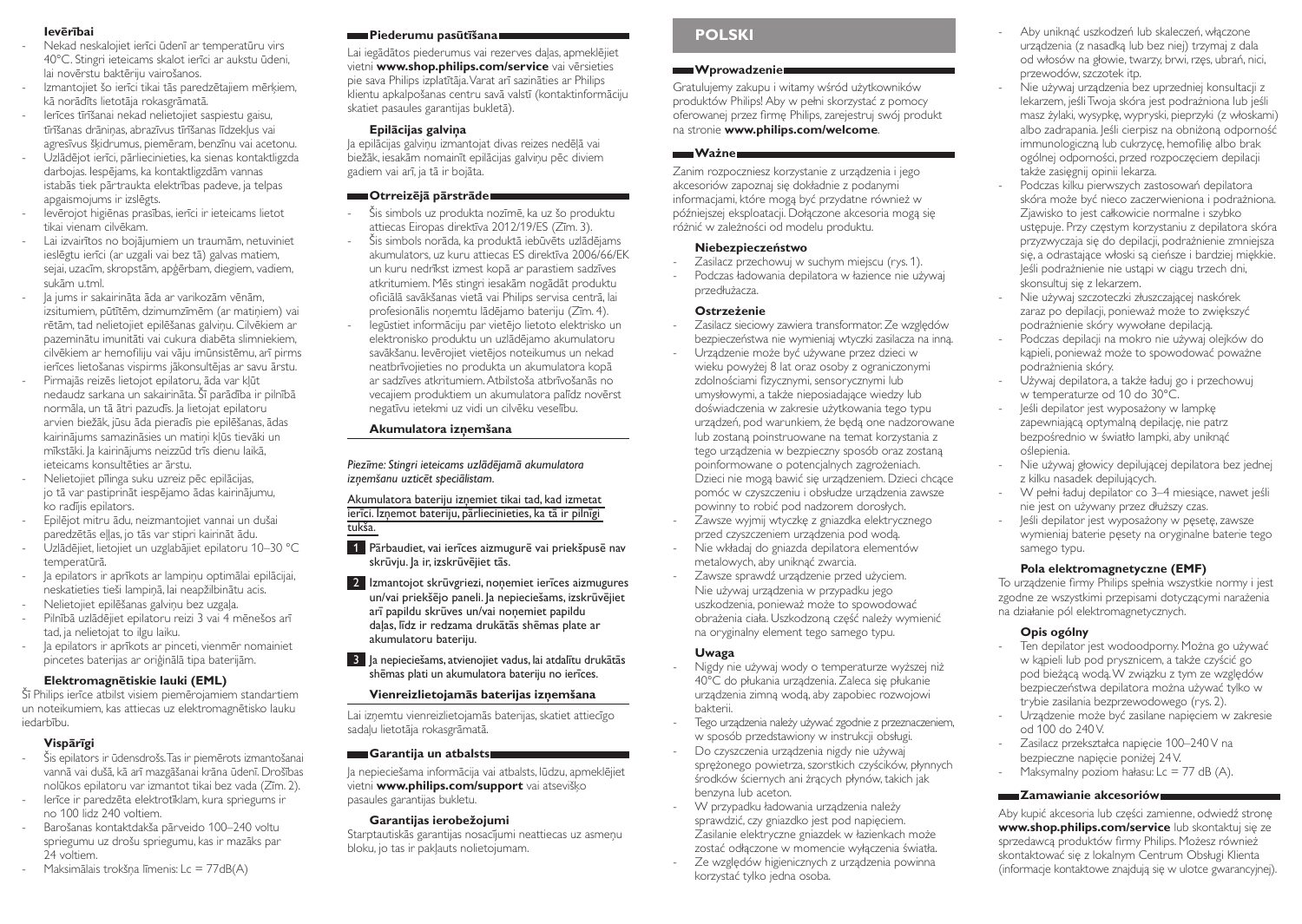### **Głowica depilująca**

W przypadku korzystania z głowicy depilującej dwa lub więcej razy w tygodniu zalecamy wymianę głowicy po dwóch latach użytkowania, a także gdy ulegnie ona uszkodzeniu.

### **Recykling**

- Ten symbol na produkcie oznacza, że produkt podlega postanowieniom Dyrektywy Europejskiej 2012/19/UE (rys. 3).
- Ten symbol oznacza, że produkt zawiera wbudowany akumulator opisany w treści dyrektywy 2006/66/WE, którego nie można zutylizować z pozostałymi odpadami domowymi. Zalecamy odniesienie produktu do oficjalnego punktu zbiórki odpadów lub centrum serwisowego firmy Philips, gdzie akumulator zostanie wyjęty przez wykwalifikowany personel (rys. 4).
- Należy zapoznać się z lokalnymi przepisami dotyczącymi utylizacji sprzętu elektrycznego i elektronicznego oraz akumulatorów. Należy postępować zgodnie z lokalnymi przepisami i nigdy nie należy wyrzucać tego produktu ani akumulatorów wraz ze zwykłymi odpadami gospodarstwa domowego. Prawidłowa utylizacja zużytych produktów i akumulatorów pomaga chronić środowisko naturalne i ludzkie zdrowie.

### **Wyjmowanie akumulatora**

*Uwaga: Zalecamy zlecenie wyjęcia akumulatora wykwalifikowanemu personelowi.* 

Akumulator należy wyjmować tylko przed wyrzuceniem urządzenia. Przed wyjęciem akumulatora upewnij się, że jest on całkowicie rozładowany.

1 Sprawdź, czy w tylnej lub w przedniej części urządzenia znajdują się jakieś śrubki. Jeśli tak, odkręć je.

- 2 Zdejmij tylny lub przedni panel urządzenia za pomocą śrubokrętu. Jeśli to konieczne, zdejmij również dodatkowe śrubki i części, aż zobaczysz płytkę drukowaną wraz z akumulatorem.
- 3 Jeśli to konieczne, przetnij przewody, aby oddzielić płytkę drukowaną i akumulator od urządzenia.

### **Wyjmowanie baterii**

Wskazówki dotyczące wyjmowania baterii znajdują się w odpowiednim rozdziale w instrukcji obsługi.

#### **Gwarancja i pomoc techniczna**

Jeśli potrzebujesz pomocy lub dodatkowych informacji, odwiedź stronę **www.philips.com/support** lub zapoznaj się z oddzielną ulotką gwarancyjną.

### **Ograniczenia gwarancji**

Elementy tnące nie są objęte warunkami gwarancji międzynarodowej, ponieważ podlegają zużyciu.

# **ROMÂNĂ**

### **Introducere**

Felicitări pentru achizitie și bun venit la Philips! Pentru a beneficia pe deplin de asistenta oferită de Philips, înregistrează-ţi produsul la **www.philips.com/welcome**.

# **Important**

Citeste aceste informatii importante cu atentie înainte de a folosi aparatul şi accesoriile sale şi păstrează-l pentru consultare ulterioară. Accesoriile furnizate pot varia pentru diferite produse.

### **Pericol**

- Nu udati adaptorul (fig. 1).
- Dacă încărcați epilatorul în baie, nu utilizați un prelungitor.

#### **Avertisment**

- Adaptorul contine un transformator. Nu încercati să înlocuiti ștecherul adaptorului, întrucât acest lucru duce la situatii periculoase.
- Acest aparat poate fi utilizat de către copii cu vârsta minimă de 8 ani și persoane care au capacități fizice, senzoriale sau mentale reduse sau sunt lipsite de experientă și cunoștințe dacă au fost supravegheați sau instruiți cu privire la utilizarea în condiții de siguranță a aparatului și înțeleg pericolele implicate. Copiii nu trebuie să se joace cu aparatul. Curătarea şi întreţinerea produsului nu trebuie realizate de către copii nesupravegheati.
- Scoate întotdeauna aparatul din priză înainte de a-l curăta sub jet de apă.
- Nu introduceți material care conține metal în mufa epilatorului pentru a evita scurtcircuitarea.
- Verifică întotdeauna aparatul înainte de a-l utiliza. Nu utiliza aparatul dacă este deteriorat, întrucât acest lucru poate cauza accidentări. Înlocuieşte întotdeauna o componentă defectă cu una originală.

### **Atenţie**

- Nu utiliza niciodată apă mai fierbinte de 40 °C pentru a clăti aparatul. Se recomandă clătirea aparatului cu apă rece pentru a împiedica dezvoltarea bacteriilor.
- Utilizati acest aparat numai pentru în scopul în care a fost creat, aşa cum se arată în manualul de utilizare.
- Nu folosi niciodată aer comprimat, bureți de sârmă, agenti de curătare abrazivi sau lichide agresive cum ar
- fi benzina sau acetona pentru a curăta aparatul. - Asigură-te că priza este alimentată când încarci aparatul. Alimentarea electrică la prizele din băi poate fi întreruptă când lumina este stinsă.
- Din motive de igienă, aparatul trebuie folosit de o singură persoană.
- Pentru a preveni deteriorarea și rănirea, tine aparatele în funcţiune (cu sau fără accesorii) la distantă de părul capilar, fată, gene, sprâncene, haine, fire, cabluri, perii etc.
- Nu utiliza aparatul pe piele iritată, vene inflamate, erupții, pete, alunițe (cu păr) sau răni, fără a consulta în prealabil medicul. De asemenea, persoanele cu imunitate redusă sau persoanele diabetice, hemofilice sau imunodeficitare trebuie să consulte şi medicul.
- Pielea se poate înroși și se poate irita după primele epilări. Acest fenomen este absolut normal şi dispare în scurt timp. Pe măsură ce te vei epila mai des, pielea se va obișnui cu epilarea, iritațiile se vor reduce, iar părul care va crește din nou va fi mai subțire și mai fin. Dacă iritația nu dispare după trei zile, te sfătuim să consulti un medic.
- Nu utiliza peria de exfoliere imediat după epilare, deoarece acest lucru poate intensifica posibila iritare a pielii provocată de epilator.
- Atunci când vă epilaţi în condiţii umede, nu utilizaţi uleiuri de dus sau de baie, pentru a evita iritatii grave ale pielii.
- Încărcați, utilizați și păstrați epilatorul la o temperatură cuprinsă între 10 °C şi 30 °C.
- Dacă epilatorul tău este dotat cu o lumină pentru epilare optimă, nu privi direct în lumină pentru a evita să fii orbită de aceasta.
- Nu utilizati capul de epilare al epilatorului fără unul dintre capacele de epilare.
- Încărcați complet epilatorul la fiecare 3 până la 4 luni, chiar dacă nu utilizați epilatorul pentru o perioadă mai lungă de timp.
- Dacă epilatorul tău este dotat cu pensete, înlocuiește întotdeauna bateriile pensetelor cu baterii originale.

### **Câmpuri electromagnetice (EMF)**

Acest aparat Philips respectă toate standardele şi reglementările aplicabile privind expunerea la câmpuri electromagnetice.

### **Generalităţi**

- Acest epilator este rezistent la apă. Este adecvat pentru utilizarea în cadă sau în duș și pentru curătarea sub jet de apă. Din motive de securitate, epilatorul poate fi utilizat, în consecinţă, numai fără cablu (fig. 2).
- Acest aparat este potrivit pentru tensiuni de retea între 100 şi 240 V.
- Adaptorul transformă tensiunea de 100-240 volti într-o tensiune sub 24 volti.
- Nivel maxim de zgomot:  $Lc = 77$  dB(A).

### **Comandarea accesoriilor**

Pentru a cumpăra accesorii sau piese de schimb, vizitează **www.shop.philips.com/service** sau mergi la distribuitorul tău Philips. Poți, de asemenea, să contactezi Centrul de asistentă pentru clienți Philips din tara ta (consultă broșura de garanție internațională pentru detalii de contact).

### **Cap de epilare**

Dacă utilizezi capul de epilare de două sau de mai multe ori pe săptămână, îţi recomandăm să înlocuieşti capul de epilare după doi ani sau când este deteriorat.

### **Reciclarea**

- Acest simbol pe un produs înseamnă că produsul este reglementat de Directiva Europeană 2012/19/UE (fig. 3).
- Acest simbol înseamnă că produsul contine o baterie reîncărcabilă încorporată reglementată de Directiva Europeană 2006/66/EC care nu pot fi eliminate împreună cu gunoiul menajer. Îţi recomandăm să duci produsul la un punct oficial de colectare sau un centru de service Philips pentru ca bateria reîncărcabilă să fie scoasă de un profesionist (fig. 4).
- Informează-te cu privire la sistemul separat de colectare local pentru produsele electrice şi electronice şi baterii reîncărcabile. Respectă regulile locale şi nu arunca niciodată produsul şi bateriile cu gunoiul menajer. Reciclarea corectă a produselor şi bateriilor vechi contribuie la prevenirea consecintelor negative asupra mediului și sănătății umane.

### **Îndepărtarea bateriei reîncărcabile**

*Notă: Îţi recomandăm să apelezi la un profesionist pentru a scoate bateria reîncărcabilă.* 

Scoate bateria numai atunci când schimbi/arunci aparatul.Asigură-te că bateria este descărcată complet atunci când o scoti.

- 1 Verificați dacă există suruburi pe partea din spate sau din faţă a aparatului. Dacă există, îndepărtaţi-le.
- <sup>2</sup> Îndepărtați panoul din spate/sau din față al aparatului cu o şurubelniţă. Dacă este necesar, îndepărtați de asemenea suruburile și/ sau componentele suplimentare până când vedeți plăcuța de circuite integrate cu bateria reîncărcabilă.
- **3** Dacă este necesar, tăiați cablurile pentru a separa placa de circuite imprimate şi bateria reîncărcabilă de aparat.

### **Scoaterea bateriei de unică folosinţă**

Pentru a scoate bateriile de unică folosință, consultă secțiunea corespunzătoare din manualul de utilizare.

### **Garanţie şi asistenţă**

Dacă aveţi nevoie de informaţii sau de asistenţă, vă rugăm să vizitaţi **www.philips.com/support** sau să citiţi broșura de garanție internațională separată.

### **Restricţii de garanţie**

Unitățile de tăiere nu sunt acoperite de termenii garanției internationale deoarece sunt supuse uzurii.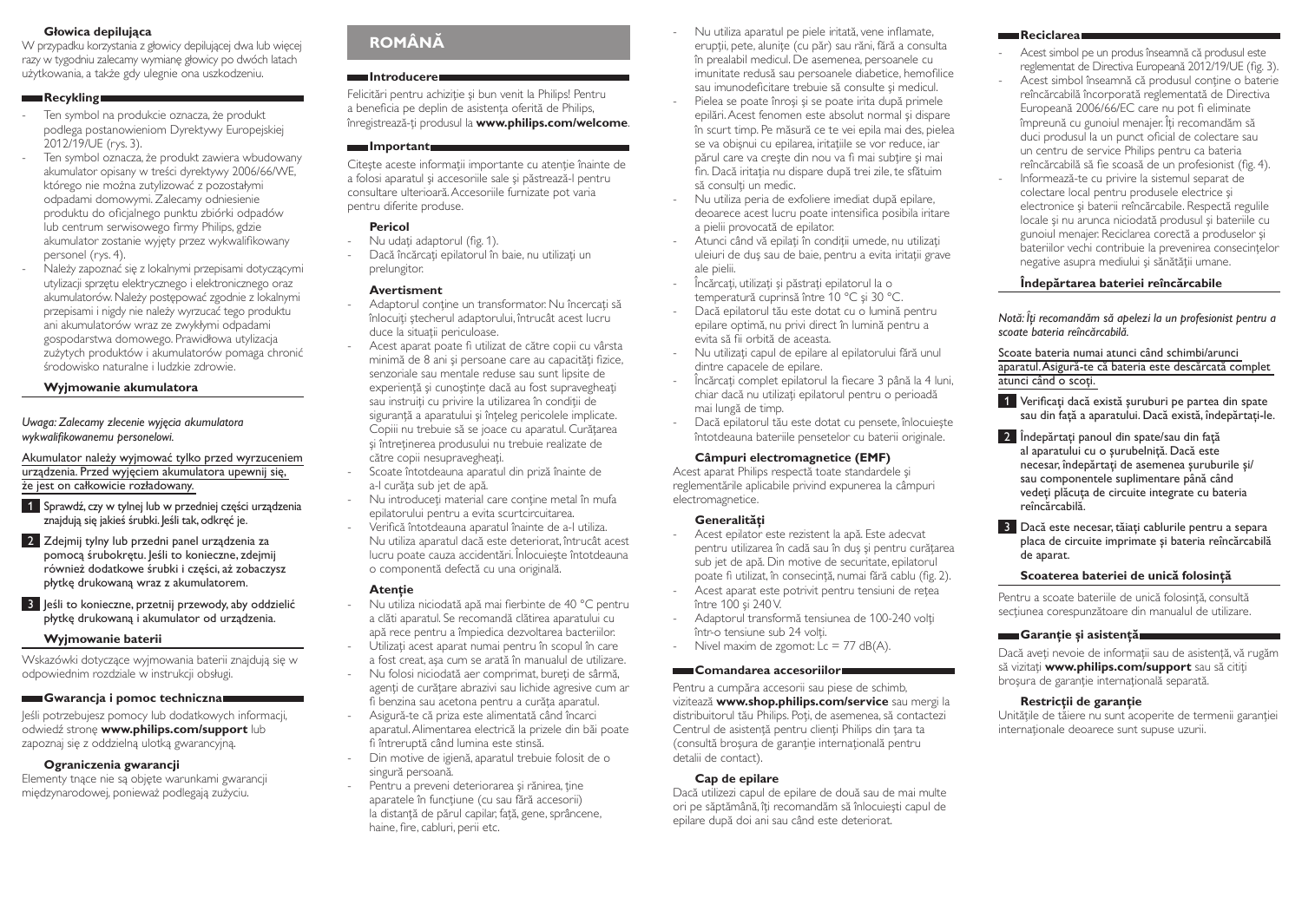# **РУССКИЙ**

#### **Введение**

Поздравляем с покупкой продукции Philips! Чтобы воспользоваться всеми преимуществами поддержки Philips, зарегистрируйте прибор на веб-сайте **www.philips.com/welcome**.

### **Важная информация**

Перед началом эксплуатации прибора и аксессуаров внимательно ознакомьтесь с настоящим буклетом и сохраните его для дальнейшего использования в качестве справочного материала. Входящие в комплект аксессуары могут различаться в зависимости от вида продукта.

### **Опасно!**

- Избегайте попадания жидкости на адаптер (Рис. 1).
- При зарядке эпилятора в ванной комнате не пользуйтесь удлинителем.

### **Предупреждение**

- В конструкцию адаптера входит трансформатор. Запрещается заменять адаптер или присоединять к нему другие штекеры: это опасно.
- Данным прибором могут пользоваться дети старше 8 лет и лица с ограниченными возможностями сенсорной системы или ограниченными умственными или физическими способностями, а также лица с недостаточным опытом и знаниями, но только под присмотром других лиц или после инструктирования о безопасном использовании прибора и потенциальных опасностях. Не разрешайте детям играть с прибором. Дети могут осуществлять очистку и уход за прибором только под присмотром взрослых.
- Прежде чем промывать прибор под струей воды, отключите его от электросети.
- Во избежание короткого замыкания не вставляйте металлические предметы в гнездо эпилятора.
- Всегда проверяйте прибор перед использованием. Запрещается использовать прибор при наличии повреждений, так как это может привести к травме. Для замены поврежденного элемента используйте только оригинальные компоненты.

#### **Внимание!**

- Запрешается промывать прибор под водой. температура которой выше 40 °C. Настоятельно рекомендуется промывать прибор под холодной водой для предотвращения размножения бактерий.
- Используйте этот прибор только по назначению, как указано в руководстве пользователя.
- Запрешается использовать для чистки прибора сжатый воздух, губки с абразивным покрытием, абразивные чистящие средства или растворители типа бензина или ацетона.
- При зарядке прибора убедитесь в том, что розетка электросети исправна. При выключении света подача электроэнергии в электророзетки, размещенные в ванных комнатах, может прекращаться.
	- Из гигиенических соображений прибором должен пользоваться только один человек.
	- Во избежание повреждений или травм запрещается держать включенные приборы (с насадкой или без) рядом с лицом, волосами, бровями, ресницами, одеждой, нитками, проводами, щетками и пр.
	- Не используйте прибор на участках с раздраженной кожей, при варикозном расширении вен, при наличии на коже сыпи, родинок (с волосками), пятен или ран, не проконсультировавшись предварительно с врачом. Лицам с пониженным иммунитетом, при сахарном диабете, гемофилии и иммунодефицитных состояниях пользоваться прибором можно также только после консультации с врачом.
	- После первых нескольких процедур эпиляции могут появиться раздражение и покраснение кожи. Это обычное явление, которое вскоре пройдет. При более частом использовании кожа привыкнет к эпиляции, а волоски станут мягче и тоньше. Если в течение трех дней раздражение не исчезнет, следует обратиться к врачу.
	- Не используйте щеточку для пилинга сразу после эпиляции, так как это может усилить раздражение, вызванное эпиляцией.
	- Во избежание появления серьезного раздражения на коже не используйте масла для душа и ванны во время эпиляции на влажной коже.
- Зарядка, использование и хранение эпилятора должны производиться при температуре  $10 °C - 30 °C$ .
- Если эпилятор оснащен световой индикацией для более удобного использования, во избежание дискомфорта глаз не смотрите прямо на свет. - Не используйте эпиляционную головку без
- эпиляционных насадок. - Полностью заряжайте эпилятор каждые
- 3–4 месяца, даже если эпилятор не используется в течение длительного времени.
- Если эпилятор оснащен пинцетом, всегда заменяйте батареи пинцета батареями оригинального типа.

### **Электромагнитные поля (ЭМП)**

Этот прибор Philips соответствует всем применимым стандартам и нормам по воздействию электромагнитных полей.

#### **Общие сведения**

- Этот эпилятор является водонепроницаемым. Он подходит для использования в ванной или душе, а также для промывки под водопроводной водой. В целях безопасности эпилятор можно использовать только в беспроводном режиме (Рис. 2).

- Прибор предназначен для работы от электросети с напряжением от 100 до 240 В.
- Адаптер преобразует напряжение 100–240 вольт в безопасное напряжение ниже 24 вольт.
- Максимальный уровень шума: Lc = 77  $\Delta$ Б(A).

### **Заказ аксессуаров**

Чтобы приобрести аксессуары или запасные части, посетите веб-сайт **www.shop.philips.com/service** или обратитесь в местную торговую организацию Philips. Вы также можете обратиться в местный центр поддержки потребителей Philips (контактные данные указаны на гарантийном талоне).

#### **Эпиляционная головка**

Если эпилирующая головка используется два и более раз в неделю, рекомендуется заменить ее через два года или при появлении повреждений.

#### **Утилизация**

- Этот символ на изделии означает, что оно подпадает под действие Директивы Европейского парламента и Совета 2012/19/ ЕС (Рис. 3).
- Этот символ означает, что в изделии содержится встроенный аккумулятор, который подпадает под действие Директивы Европейского парламента и Совета 2006/66/EC и не может быть утилизирован вместе с бытовым мусором. Настоятельно рекомендуется относить изделие в специализированный пункт сбора или сервисный центр Philips, где вам помогут извлечь аккумулятор (Рис. 4).
- Ознакомьтесь с правилами местного законодательства по раздельной утилизации электрических и электронных изделий и аккумуляторов. Следуйте этим правилам и не утилизируйте изделие и аккумуляторы вместе с бытовыми отходами. Правильная утилизация изделий и аккумуляторов помогает предотвратить возможные негативные последствия для окружающей среды и здоровья человека.

### **Извлечение аккумулятора**

*Примечание. Мы настоятельно рекомендуем обращаться за помощью к профессионалам для извлечения аккумулятора.* 

Перед утилизацией прибора извлеките из него аккумулятор. Перед извлечением аккумулятор должен быть полностью разряжен.

- 1 Проверьте, нет ли винтов в передней или задней части прибора. При наличии винтов извлеките их.
- 2 Снимите переднюю/заднюю панель прибора с помощью отвертки. При необходимости также извлеките дополнительные винты/детали, чтобы увидеть плату с аккумулятором.

### 3 Если требуется, перережьте провода, соединяющие аккумулятор и печатную плату с прибором.

#### **Извлечение одноразовых элементов питания**

Инструкции по извлечению одноразовых батарей см. в соответствующем разделе руководства пользователя.

### **Гарантия и поддержка**

Для получения поддержки или информации посетите веб-сайт **www.philips.com/support** или ознакомьтесь с информацией на гарантийном талоне.

### **Ограничения гарантии**

Действие международной гарантии не распространяется на режущие блоки, так как они подвержены износу.

#### Эпилятор.

Изготовитель: "Филипс Консьюмер Лайфстайл Б.В.», Туссендиепен 4, 9206 АД, Драхтен, Нидерланды. Импортер на территорию России и Таможенного Союза: ООО «Филипс», Российская Федерация, 123022 г. Москва, ул. Сергея Макеева, д.13, тел. +7 495 961-1111.

HP6523, HP6581, HP6583: 100-230V, 50/60Hz HP6523, HP6581, HP6583: Li-Ion

### Для бытовых нужд.

По вопросам гарантийного обслуживания обратитесь по месту приобретения товара. Срок службы изделия 2 год с даты продажи. Всю дополнительную информацию Вы можете получить в Информационном центре по телефонам: Россия: +7 495 961-1111 или

8 800 200-0880 (бесплатный звонок на территории РФ, в т.ч. с мобильных телефонов) Беларусь: 8 820 0011 0068 (бесплатный звонок на территории РБ, в т.ч. с мобильных телефонов).

# **УКРАЇНСЬКА**

### **Вступ**

Вітаємо Вас із покупкою та ласкаво просимо до клубу Philips! Щоб у повній мірі скористатися підтримкою, яку пропонує компанія Philips, зареєструйте свій виріб на веб-сайті **www.philips.com/welcome**.

### **Важлива інформація**

Уважно прочитайте цю важливу інформацію перш ніж почати користуватися пристроєм і його приладдям, та зберігайте його для майбутньої довідки. Приладдя, що додається, може різнитися для різних виробів.

### **Небезпечно**

- Зберігайте адаптер сухим (Мал. 1).
- У разі заряджання епілятора у ванній кімнаті не використовуйте подовжувальний кабель.